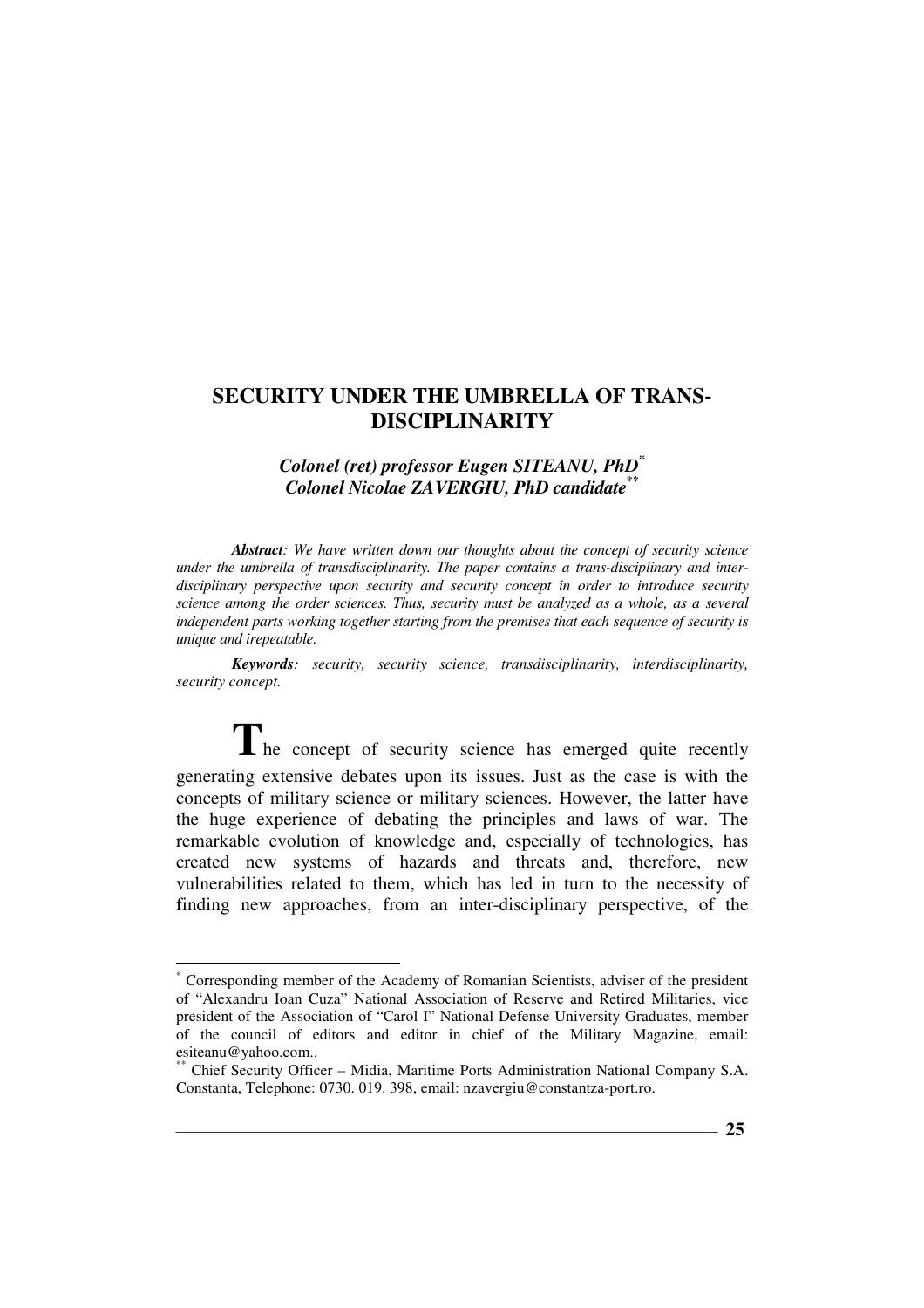security concept. Hence the necessity of introducing security science among the other sciences.

In order to develop the knowledge defining and justifying security science, we need a vast trans-disciplinary perspective upon security reached through the common effort of scientists belonging to different scientific domains belonging to or complementary to security.

Security science, whose object of study is still being defined, has reached the development stage in which it has started to move beyond the study of qualities and even quantities and to become a science of connections, structures and synergies within the process of operationalizing the new modalities of safe functioning of systems and processes, of identifying, analyzing and knowing challenges, risks and threats to the security of all the systems and processes and their vulnerabilities to them. All these new needs, intrinsic to the new society and especially to the future knowledge-based society, are generated by a sustained and, at the same time, complicated movement of all systems and processes towards complexity. As a paradox, as the process of acquiring knowledge and especially the process of acquiring knowledge about knowledge have become more intense, the world has not become simpler, but rather more complicated. The more we acquiring Knowledge about knowledge the higher complex the world becomes. Security and insecurity are no longer clearly separated, through a clear-cut border, but, on the contrary, they become intermingled in complex and unpredictable evolutions. And even though the degree of predictability and, therefore, of prognosis of system and process evolution, including their state of security /insecurity has risen considerably, the unpredictability factor, far from staying low, in certain situations – especially within dynamic and complex systems such as the social and societal ones – actually has an exponential growth.

That is the reason why, in approaching the issues pertaining to security *l*insecurity science, there is a need for resorting to the new technologies, the new methods and manners of analysis from this range of study of unpredictability, such as, for instance, the theory of chaos, the theory of complexity and so on.

In fact, despite its being only in the generating phase, this science has already started to use certain elements of the theory of chaos and of the science of complexity, exactly in order to start up and support new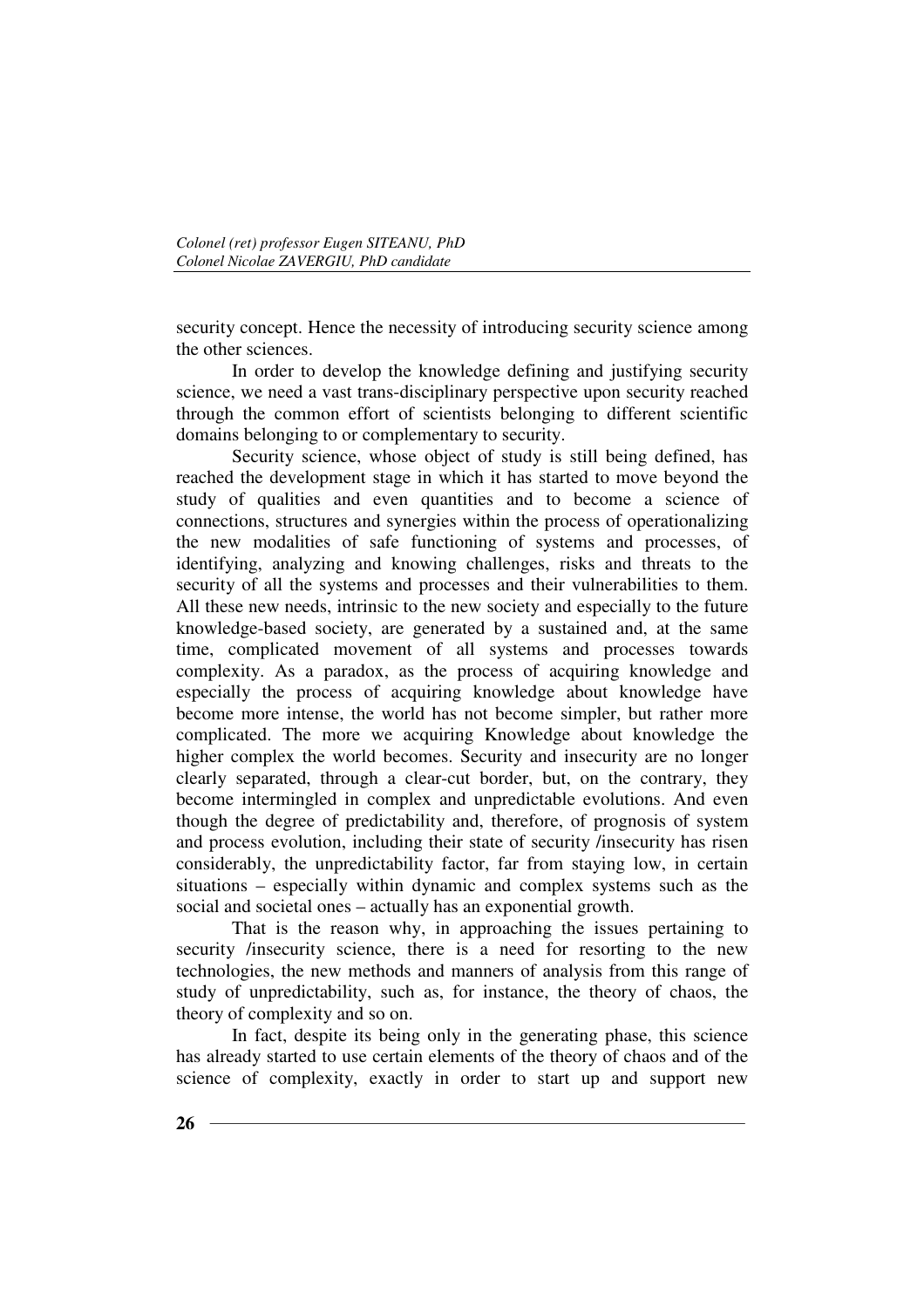directions of research, identification, discovery and use of methods able to anticipate events related to security or other connected domains (social, political, economic, cognitive and military), as in all of these there is a need for security, as well as in the physiognomy of the international security environment of tomorrow.

Nevertheless, in order to do that, it must be elaborated as a unitary theory by scientists from every country and from around the world. That is the reason why, in order to communicate efficiently, therefore understand each other, there is a need for a scientific language specific to the domains of security. Only such a language could solve the issue of complex intercommunication in the domain of security science. If these scientists do not know and "speak" the same language, they cannot understand one another, as they do not belong to the same communicative environment. Obviously, such a language could never be a natural language because the grammars of such languages are extremely different from one another, having extremely diverse rules, but rather one operating with the essence, such as, for instance, the language code of Mathematics. Mathematics has a universal way of communication, a language that has its grounds in Logic. Therefore, there is a possibility to elaborate or use an inter-linguistic language code that may have certain structure rules and that may ensure the standardization and inter-operationalization of security domains and policies, strategies, and actions in all these extremely complicated and diverse universes. *E pluribus unum* is also valid here, in the theory of science and security domains.

Modern and contemporary security has therefore to be based not only on natural languages, which are essentially descriptive, but first and foremost on mathematical linguistics, that is, the analysis of formal systems. Logic can offer real scientific grounds for the intelligence analysis, for cognitive analysis and security analysis and, in addition, it can be an instrument that intelligence analysts and C4 security analysts should use in order to develop security studies. By using mathematical programming and, especially, the pseudo-Boolean one, complex security issues may be solved that do not have numbers as unknown components, but political-military issues or security decisions which go beyond yes-no dichotomy or that of strategic games with zero sum. Still, these problems are different from those of the decision theory domain. Nowadays, cybernetics has already become,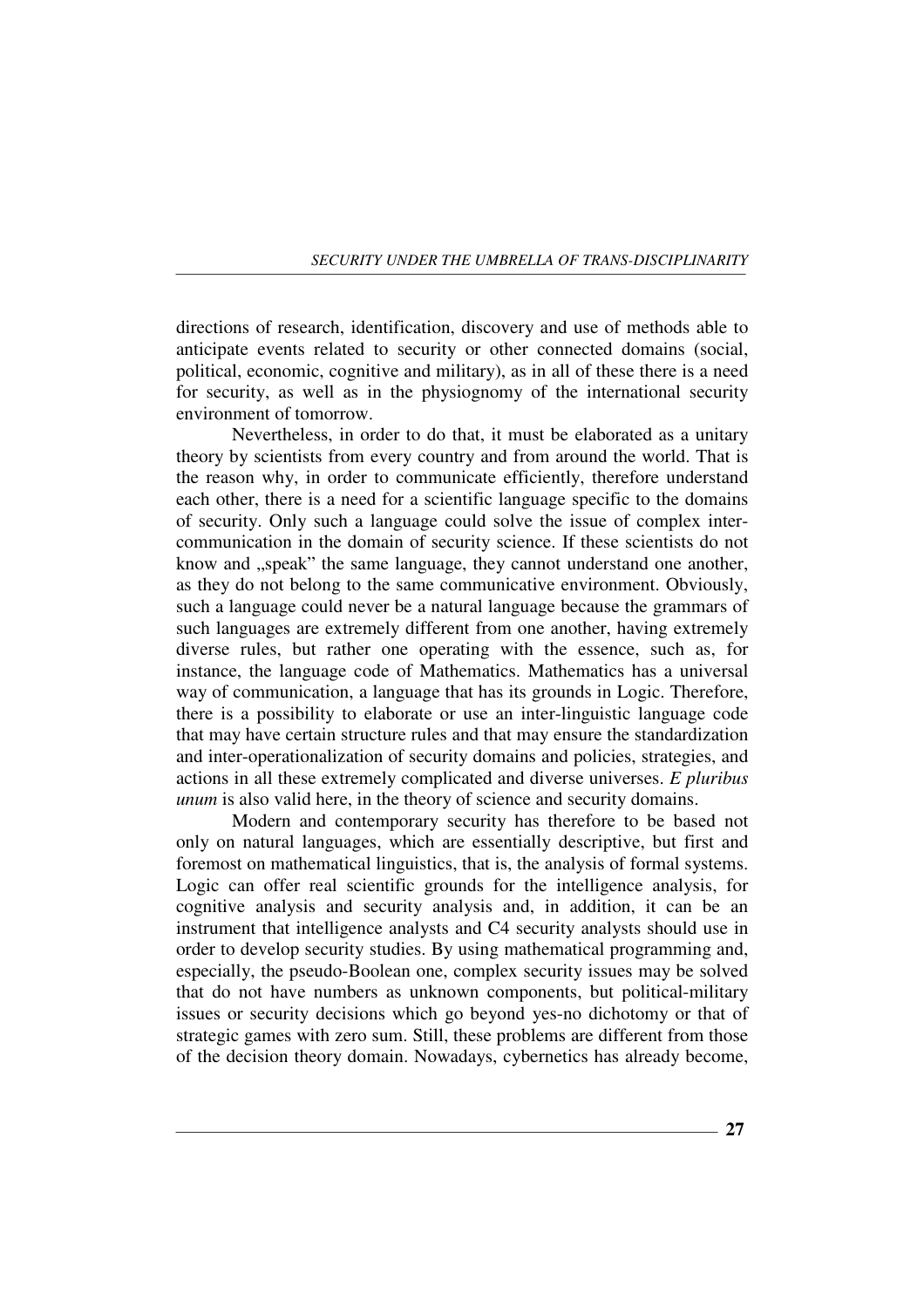in an initial format, a domain of interferences between security and modern Mathematics (the new Mathematics).

Mathematics, however, represents a science which has certain inflexible/rigid concepts, being too strictly delimited, in comparison to security science, which is a fluid science (the very reason for the denied existence of such a science) and which has vaguely defined concepts, including elements/things that are not clearly delimited, in comparison with classical mathematical definitions which include strictly delimited issues. And, yet, one cannot do anything without Mathematics. There is only that much science as there is Mathematics, Poincaré used to say and, since those days, nothing has simplified, but it has become even more complicated, Maths being called upon nowadays to detangle the threads of chaos and cognition and model the infinity between Yes and No, between 0 and 1.

A specific aspect of security science is represented by understanding the possibilities of determining various nuances between yes and no, among which the possibility to admit that it is possible, that is, going beyond the self sufficiency and domination of precision.

In this respect, security science may make use of a new mathematical methodology of the sort discovered by Academy member Grigore Moisil, who promoted Maths methodology in the domain of humanistic /social sciences, as he was a great mathematician, an exceptional logician and a great humanist. He surpassed the border of classical Mathematics and entered other domains of applied Mathematics (economy, biology etc.), and even the humanistic ones. One such domain is that of sociology, which has concepts and theories closely connected to that of security, be it national, global or international. Security science is more than a social science. It does not address only the security state of the society, but also the security of all the systems and processes, including the natural ones, wherefrom it actually gets the models of interconnection.

Still, the events in the security domain (national or international) take place and happen as a succession in time and cannot be comprised as an exact mathematical computing, thus staying unpredictable. Unpredictability is also shaped by Maths nowadays, though. The chaos theory is such an example.

Fractal analysis, discovered by mathematician Bennoit Mandelbrot, may be successfully used in the analyses and security studies just as well as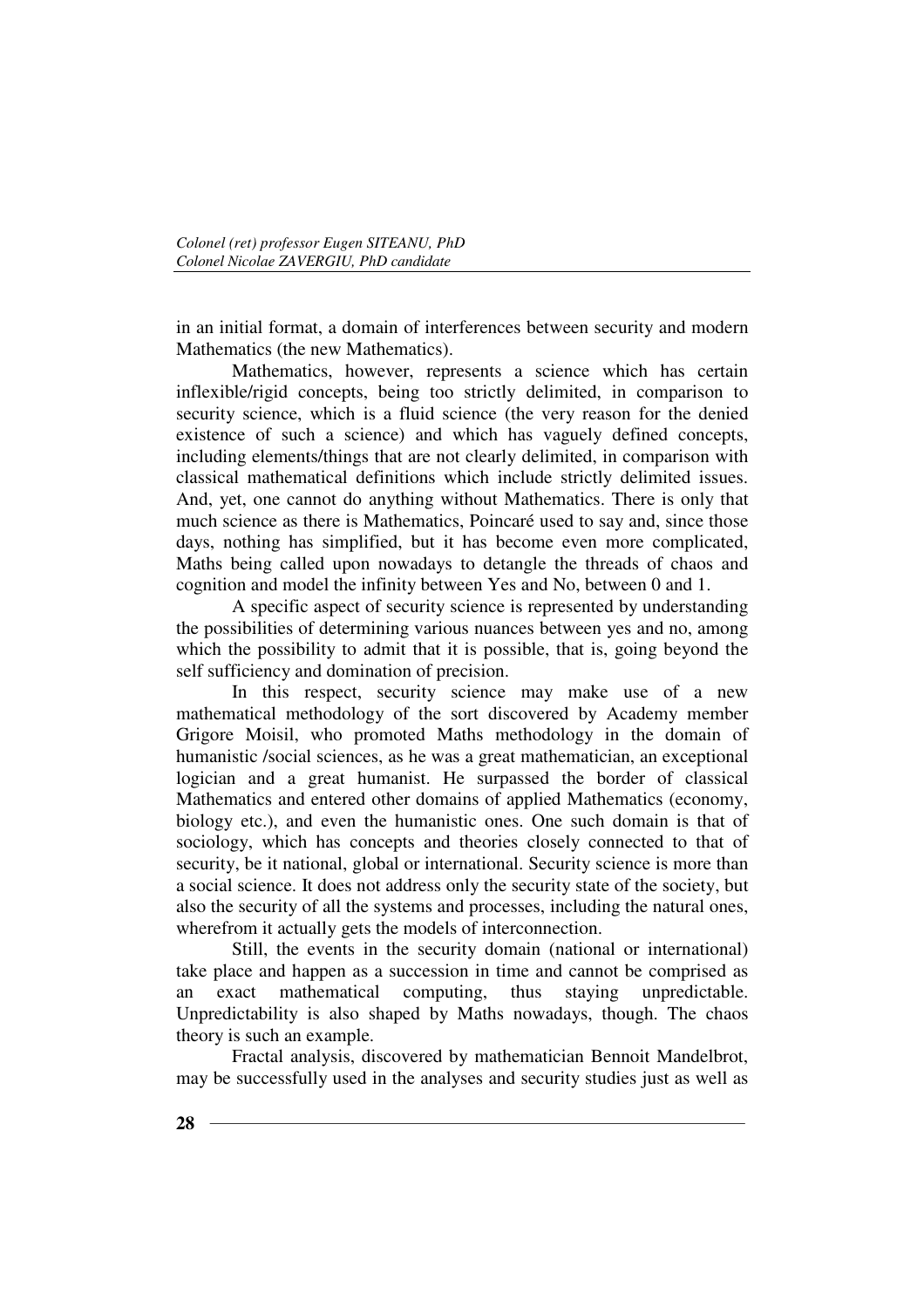in management studies. Actually, fractals refer not only to the magnificent evolution of certain combinations that generate real auras in art, but also to a complicated and magnificent architecture of systems and processes, of thinking and cognition.

At the same time, the general theory of systems may continue to be used with in security studies, given the systemic character of universal thinking. Security systems are diverse, but their character is universal. The security systems – that nowadays have become too rigid, sometimes much too rigid even – will have to be taken out from mechanics determinism, as security has become similar to a fluid pervading everywhere, like a synapse ensuring the vitality and viability of the nervous flux, like an immune system and, at the same time, like a beautiful mist, like a complex series of frequencies that charges at every nanosecond the resistance structure of the system and the process and the vehicle carrying them rapidly and efficiently in the cognitive universe.

The universal character of the security science has been time and time again proven by the fact that it has no frontiers and it helps communities, nations and society as a whole to survive and develop. There is a security of the micro-cell, of the food chain, as well as a security of the notion, of the concept, of the thought and even of the feeling. All these are part of the security of the person, of the community, of the nation, of human civilization, but also of jungle civilization, in all its dimensions, from "the Boundless" of Anaximander to Leibniz's monad, from Wisdom of the Earth whose idea originated in the ignorance of the old country girl and eventually became the genius work embodied in the message of Brâncuşi, the great sculptor, from concreteness to infinity…

In order to consolidate global security, there is a need for a constructive dialogue between security science and religion as well as between security science and spirituality. Definitely, security is a universal issue – the Universe itself needs security, otherwise it would collapse – and it is both intrinsic to systems and processes and spiritual. Spirituality itself needs security, just as security needs spirituality. Moreover, security itself needs security.

The scientist, including the one dealing with the security science, when having theoretical preoccupations in the sphere of spirituality or religion, ends up in the domain of philosophy and, therefore, in that of trans-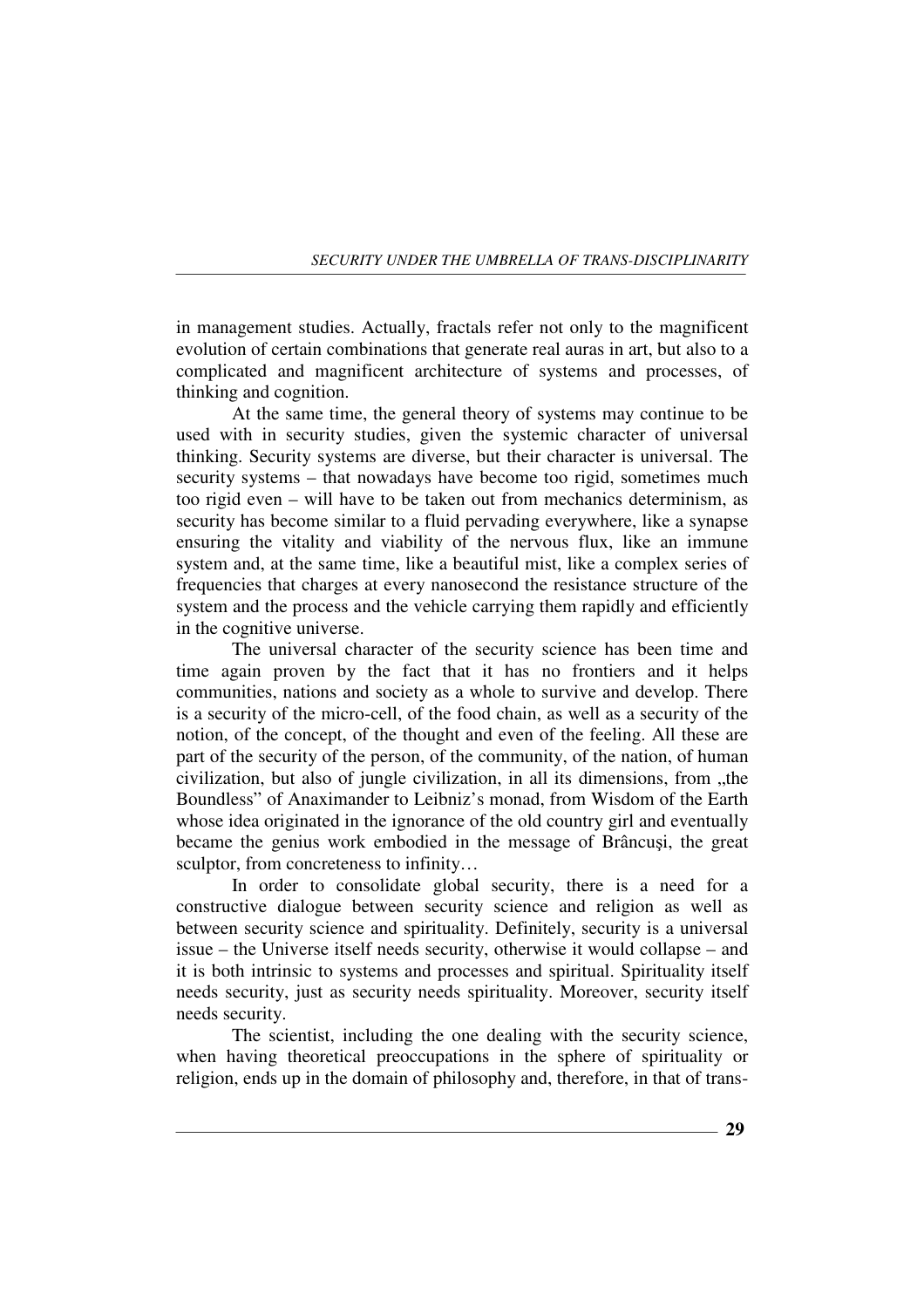disciplinarity. All the theory listed above results in the conclusion that due to radical transformations produced in our world and the international security environment, it is highly necessary to adopt a trans-disciplinary approach of security science.

Nowadays, the security science is going through a complex process of definition and development, having as own domain the laws, rules, principles, and norms of security of systems and processes (including those of organizations, nations, and the whole human society) so as to know and shape processes, and even ensure the sheer management of these processes.

*"The current stage of development of society, the significant conveyance of society towards an extreme and complex level, characterized by multiple inter-determining factors and conditionings which are hard to know and manage, imposes a clear focusing of societal and organizational management on the security component. We may say that under the current circumstances, the security of systems and processes becomes the main priority or, at least, acquires a degree of priority unknown so far."*<sup>1</sup>

As a consequence, shaping security is one of the actions really vital to the functioning of systems and establishing of processes, as well as to the *"stability, safety and prosperity of the country (...).* 

*(...) The theory of security should not determine factors and principles that are valid for every situation and age as security is a significant component of all systems and processes and is determined by variable factors, including the spiritual ones. Thus, security should not be regarded and analyzed in an unilateral manner, but rather in an inter- and trans-disciplinary one, as it comprises a variable sum of situations, events and activities (opposed or related), many of which unpredictable. So, security has to be analyzed as a whole, as a several independent parts working together, and as a complex and fluid phenomenon starting from the premises that each sequence of security is unique and unrepeatable, which leads to the conclusion that it is almost impossible to elaborate a general theory on security."*<sup>2</sup> Probably, this is the very cause that security theories and concepts are so different from one country to another.

 $\overline{a}$ 

<sup>1</sup> Eugen Siteanu, O perspectivă transdisciplinară asupra securității, Revista Univers Strategic, nr. 3/2016.

 $2$  Ibidem.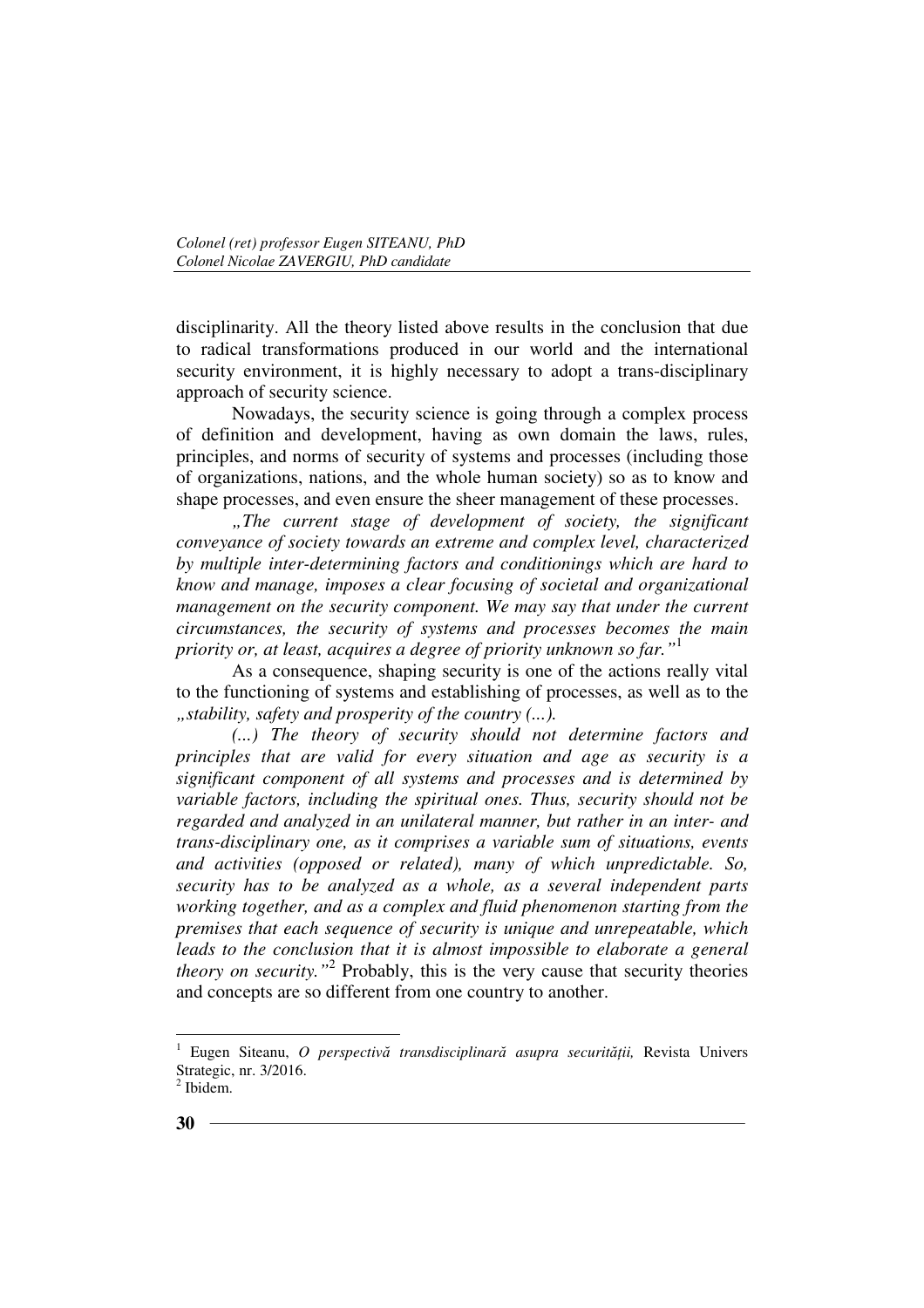At the beginning of the  $21<sup>st</sup>$  century there have been a series of significant crisises in the world*. "The financial crisis that burst at the end of 2008 in the United States had a tremendous impact on the international security. (...)*

*The UK state remained rather reserved faced with the possibility for its finances to be supervised by Brussels accountants."*<sup>3</sup>

As a proof that Great Britain does not have the same interests as the European Union, UK chose to exit the Union, which determined a change in the European security environment.

*"The economic and financial crisis which broke out in 2007 and affected the states in the whole world laid a stress on their vulnerabilities and strengths and launched and ample debate on the future of European economy especially due to its impact."<sup>4</sup>*

*This global/gross/world "crisis generated a new type of nationalism. Citizens of US or of European states, under the pressure of austerity measures or under the conditions of the decrease of their standards of living, organized protest movements often directed against immigrants considered as putting a greater pressure on social security systems (France, US). In certain states, especially in the European ones, this phenomenon favored the ascension to power of right wing parties with a clear nationalist, anti-migration and ethnically and religiously discriminating rhetoric."*<sup>5</sup>

In order to draw a conclusion, we think the security must not be regarded and analyzed in an unilateral manner, but in an inter - and trans disciplinary one because it comprises a variable sum of situations, events and activities, many of which unpredictable. Thus, security must be analyzed as a whole, as a some dependent and independent elements/parts working together, and as a complex phenomenon, starting from the premises that each sequence of security is unrepeatable.

 $\overline{a}$ 

<sup>3</sup> Cristian Băhnăreanu, Mihai-Ştefan Dinu, *Comon and National Interests Within EU Framework,* Centre for Defence and Security Strategic Studies, p. 5.

<sup>4</sup> Cristina Bogzeanu, *National interests and European interests. European Union in the context of new security challenges,* in Cristian Băhnăreanu, Mihai-Ştefan Dinu, *Common and National Interests Within EU Framework,* Centre for Defence and Security Strategic Studies, p. 35.

<sup>5</sup> Ibidem.